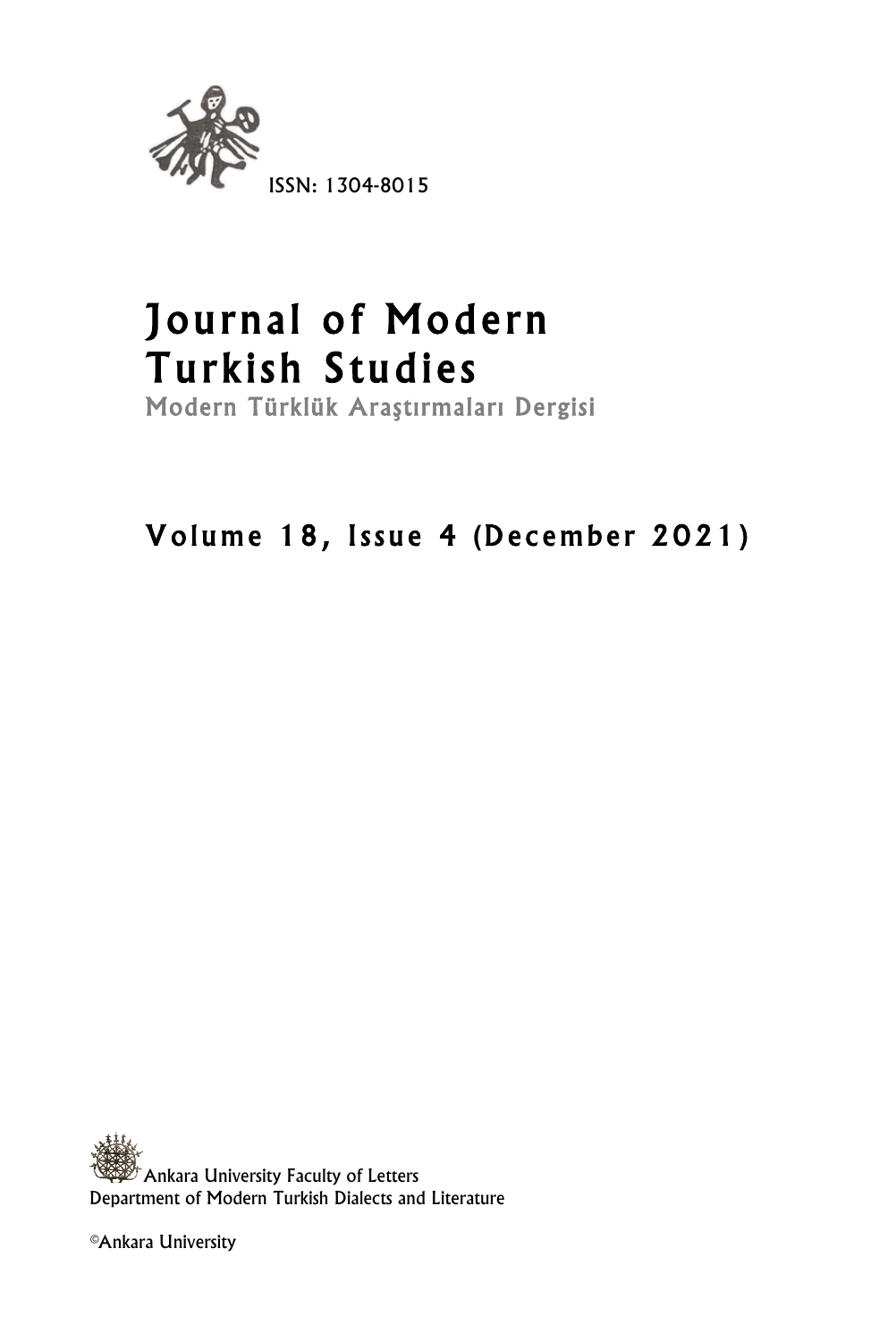

Journal of Modern Turkish Studies **(**JMTS) is the official e-journal of the Department of Modern Turkish Dialects and Literature, Ankara University, Faculty of Letters. The Journal is a peer-reviewed scholarly e-journal.

JMTS is published as one volume of four issues per year in the following sequence of issues: March, June, September and December.

#### Aims and Scope

The scope of the Journal is Turkology and related fields. The editors are particularly interested in scholarly work in the following areas: All standard and non-standard varieties of Turkish language, written and oral Turkish literature, Turkish cultural and political history, socio-cultural and economical structures and international relations of modern Turkish societies. It includes reviews of recent developments and book reviews as well as core theoretical and applied research papers. It also publishes occasional special issues principally devoted to particular themes.

#### Keywords:

Turkology - comparative, contemporary, dialectology, grammar, history, historical, linguistics, literature, philology, semantics, Turkish archeology, Turkish art history, Turkish dialectology, Turkish history, Turkish language, Turkish linguistics, Turkish literature, Turkish oral literature, Turkish philology, Turkish social-cultural structure, Turkish sociolinguistics, Turkish World

#### Abstracting and Indexing Information

MLA International Bibliography **EBSCHOhost** Index Islamicus ISAM Database for Articles on Turkish History, Literature, Culture and Art

Ankara University Faculty of Letters Department of Modern Turkish Dialects and Literatures ©Ankara University ISSN: 1304-8015 http://mtad.humanity.ankara.edu.tr email: mtad.editor@gmail.com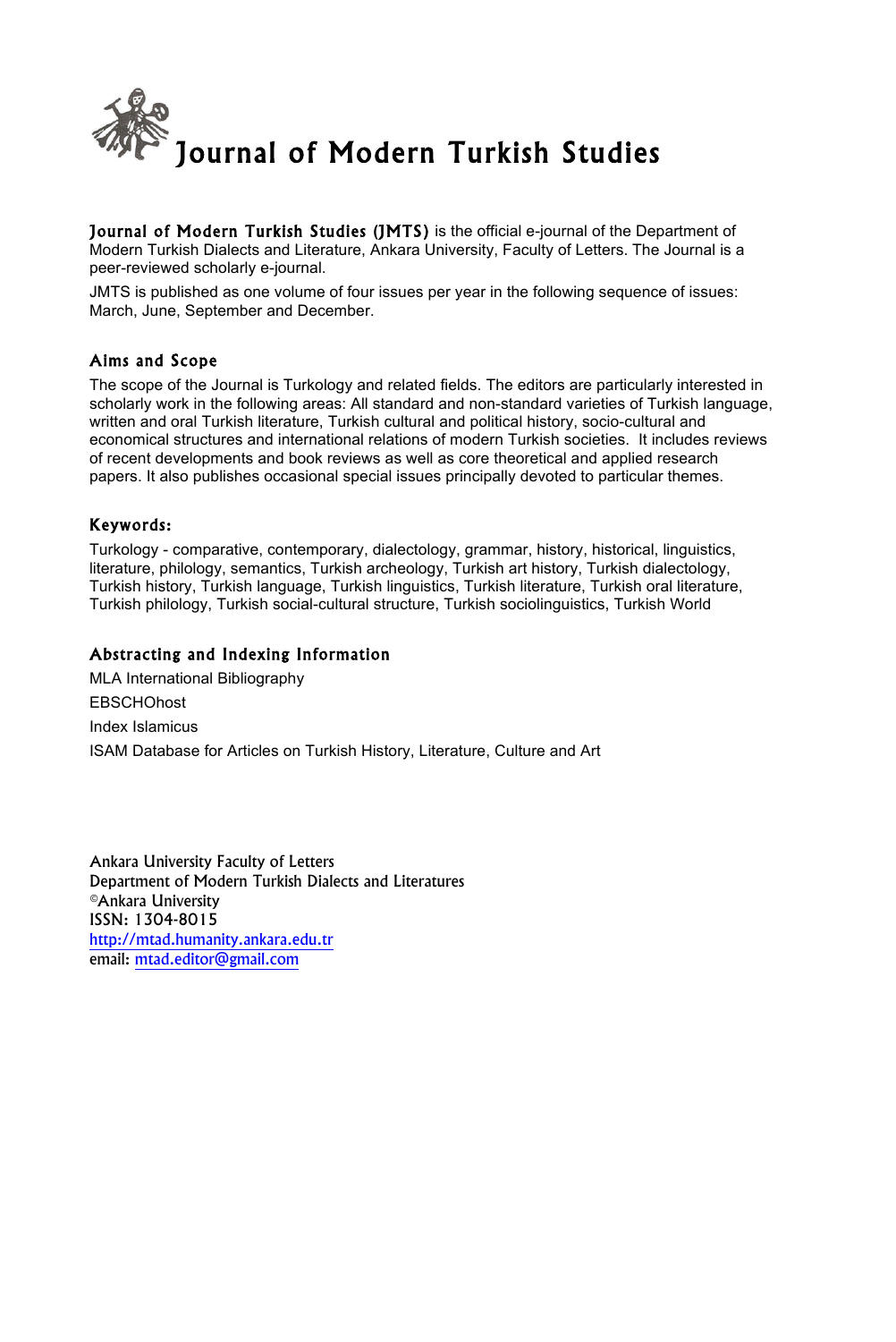#### **Editör**

F. Sema **Barutcu Özönder**, Prof. Dr. Ankara University Faculty of Letters Department of Modern Turkish Dialects and Literatures Sıhhiye . Ankara Tel.: (+90 312) 310 32 80 / 1285 Fax: (+90 312) 310 57 13 Email: barutcu@humanity.ankara.edu.tr

#### **Associate Editors**

İbrahim **Arıkan**, Rsch. Asst. (Ankara U, Ankara) Derya Hamiye **Erbirsin**, Rsch. Asst. (Ankara U, Ankara) Saime Selenga **Gökgöz**, Assoc. Prof. Dr. (Hacettepe U, Ankara) Gülsüm **Killi Yılmaz**, Prof. Dr. (Ankara U, Ankara)

**English Language Editor:** Arda **Arıkan**, Prof. Dr. (Akdeniz U, Antalya) **Russian Language Editor:** Berdi **Sarıyev**, Assoc. Prof. Dr. (Ankara U, Ankara)

#### **Members of Editorial Board**

Ayhan **Çelikbay**, Assoc. Prof. Dr. (Ankara U) Nuraniye **Ekrem**, Assoc. Prof. Dr. (Ankara U) Erkin **Emet**, Assoc. Prof. Dr. (Ankara U) Melek **Erdem**, Prof. Dr. (Ankara U) M. Rıza **Heyet**, Dr. (Ankara U) Filiz **Kılıç**, Assoc. Prof. Dr. (Ankara U)

#### **Members of Advisory Board**

Yavuz **Akpınar**, Prof. Dr. (Türkiye) Eralp **Alışık**, Dr. (Türkiye) Durmuş **Arık**, Prof. Dr. (Türkiye) Júlia **Bartha**, Dr. (Hungary) Tsend **Battulga**, Dr. (Mongolia) Mönhcargal **Bazarragçaa**, Prof. Dr. (Mongolia) Tamara G. **Borgoyakova**, Prof. Dr. (Khakas R-RF) Murat **Ceritoğlu**, Prof. Dr. (Türkiye) Salican **Cigitov**, Prof. Dr. (Kyrgyzstan) Gülzura **Cumakun**, Prof. Dr. (Türkiye-Kyrgyzstan) Erkin **Ekrem**, Assoc.Prof. Dr. (Turkiye) Seyfettin **Erşahin**, Prof. Dr. (Türkiye) İşmuhammed G. **Galyautdinov**, Prof. Dr. (Bashkortostan – RU) Fuad **Ganiyev**, Prof. Dr. (Tatarstan - RF) Shimin **Geng**, Prof. Dr. (China) Cevat **Heyet**, Prof. Dr. (Iran) Zafer **İlbars**, Prof. Dr. (Türkiye) Abduvali **Kaydarov**, Prof. Dr. (Kazakhstan) Rüya **Kılıç**, Prof. Dr. (Turkiye) Igor **Kormushin**, Prof. Dr. (RF) Lala **H. Kuliyeva**, Prof. Dr. (Azerbaijan)

Aynur **Öz Özcan**, Prof. Dr. (Ankara U) G. Selcan **Sağlık Şahin**, Assoc. Prof. Dr. (Ankara U) Ufuk **Tavkul**, Prof. Dr. (Ankara U) M. Can **Teziç**, Assoc. Prof. Dr. (Ankara U) Erdoğan **Uygur**, Prof. Dr. (Ankara U)

G. **Jorigt**, Prof. Dr. (Inner Mongolia–China) Said M. Alem **Labib,** Assoc. Prof. Dr. (Afganistan) İbrahim **Maraş**, Prof. Dr. (Türkiye) Anvar **Mokayev**, Assoc. Prof. Dr. (Kyrgyzstan) İsmail **Musayev**, Prof. Dr. (Azerbaijan) Nesip **Nesibli**, Prof.Dr. (Azerbaycan-Türkiye) Guldarhan **Nurgaziyevna**, Prof. Dr. (Kazakhstan) Nevzat **Özkan**, Prof.Dr. (Türkiye) M. Cihat **Özönder**, Prof. Dr. (Türkiye) Berdi **Sarıyev**, Assoc.Prof. Dr. (Turkmenistan) Akseleu **Seydimbekov**, Prof. Dr. (Kazakhstan) Gülşen **Seyhan Alışık**, Prof. Dr. (Türkiye) Almas **Şayhulov**, Prof. Dr. (Bashkortostan – RF) Aleksandra T. **Tıbıkova**, Prof. Dr. (GAltai - RF) Litip **Tohti**, Prof. Dr. (China) Vahit **Türk**, Prof. Dr. (Türkiye) Myagmarsuren **Uuganbayar**, Prof. Dr. (Mongolia) Yuri İ. **Vasil'ev**, Assoc. Prof. Dr. (Sakha R - RF) Oyun M. **Viktorovna**, Prof. Dr. (Tuva- RF) Özen **Yaylagül**, Prof. Dr. (Türkiye) Naciye **Yıldız**, Prof. Dr. (Türkiye) Mirfatih **Zekiyev**, Prof. Dr. (Tatarstan - RF) Peter **Zieme**, Prof. Dr. (Germany)